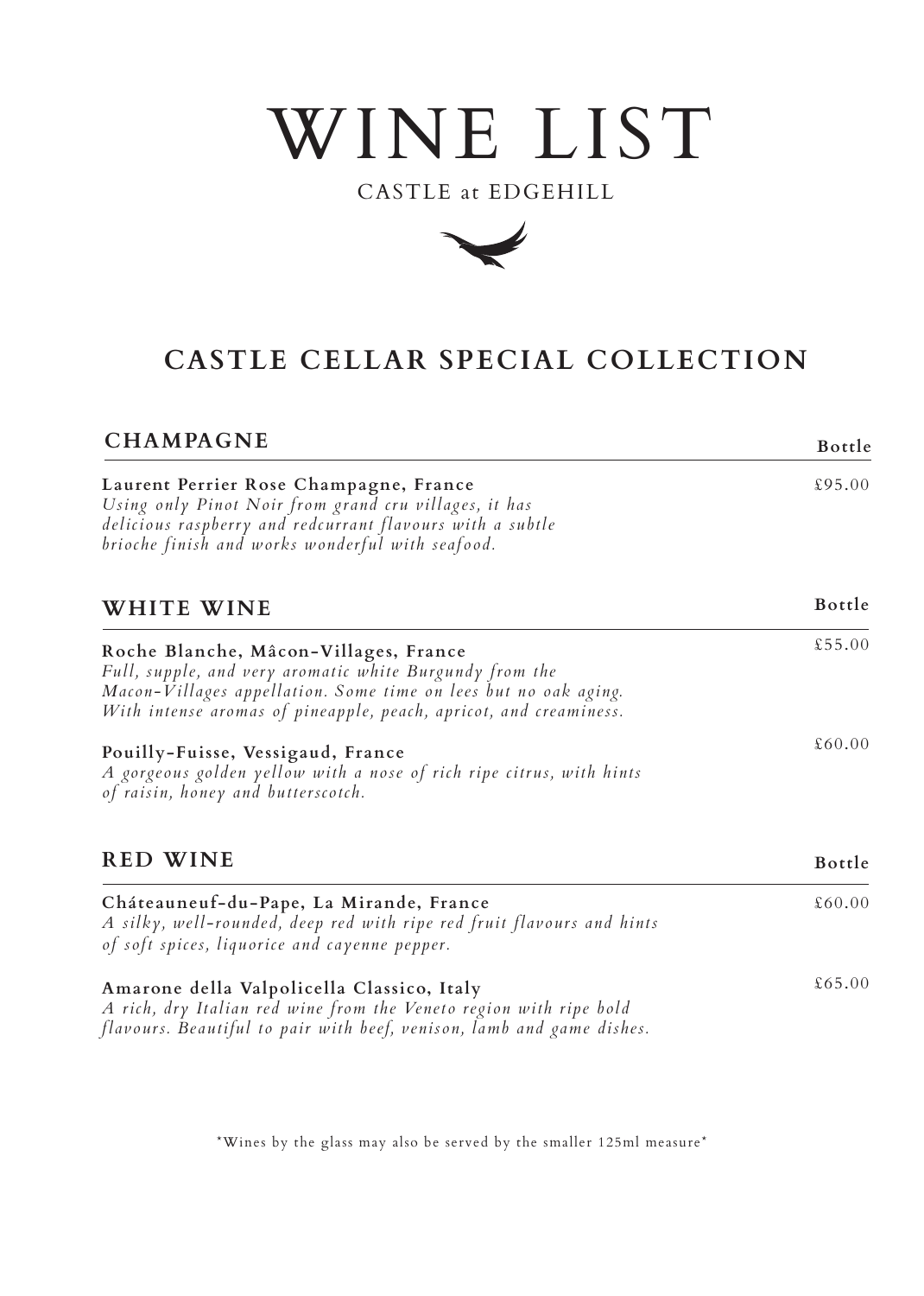

### WHITE WINE

| WHITE WINE                                                                                                                                                                                | 175ml  | 250ml  | Bottle  |
|-------------------------------------------------------------------------------------------------------------------------------------------------------------------------------------------|--------|--------|---------|
| Sauvignon Blanc, Chile<br>Very light and pale in colour, this estate bottled wine is fruity<br>and refreshing with flavours of citrus and green apples.                                   | \$6.25 | \$7.75 | £22.00  |
| Chardonnay, Australia<br>Off dry in style, this new world Chardonnay is bursting with<br>tropical fruit flavours.                                                                         | \$6.25 | \$7.75 | £22.00  |
| Pinot Grigio, Cortefresca, Italy<br>Crisp and dry Italian Favourite, lots of green apple fruit flavours.                                                                                  | \$6.25 | \$7.75 | £22.00  |
| Sauvignon Blanc Marlborough, Aotearoa, New Zealand<br>Excellent New Zealand Marlborough Sauvignon, flavours of<br>gooseberry, citrus and mineral complexity                               | \$7.75 | \$9.75 | £29.00  |
| Rioja Blanco, Don Ramos, Spain<br>Delicious, delicately perfumed white wine with hints of fresh<br>apples and flowers on the soft palate.                                                 | \$7.75 | \$9.25 | £28.00  |
| Albarinio, Pedra Da Auga, Spain<br>From a small area on the North West coast of Spain, this<br>fashionable white is dry with great depth and fruit flavours.                              |        |        | £28.00  |
| Picpoul De Pinet, France<br>Currently very popular white wine from the South of France. Dry,<br>crisp with flavours of apple and melon.                                                   |        |        | £36.00  |
| Gavi, Castellari Bergaglio DOCG<br>Top Italian white from the Pidemont, the famous white wine<br>producing area, superb white with great balance of fruit and<br>acidity. Smooth as silk. |        |        | £38.00  |
| Chablis, Domaine Gerard Tremblay, France<br>Family Domaine of some thirty five hectares producing some of<br>the finest and most prestigious Chablis in the region.                       |        |        | \$45.00 |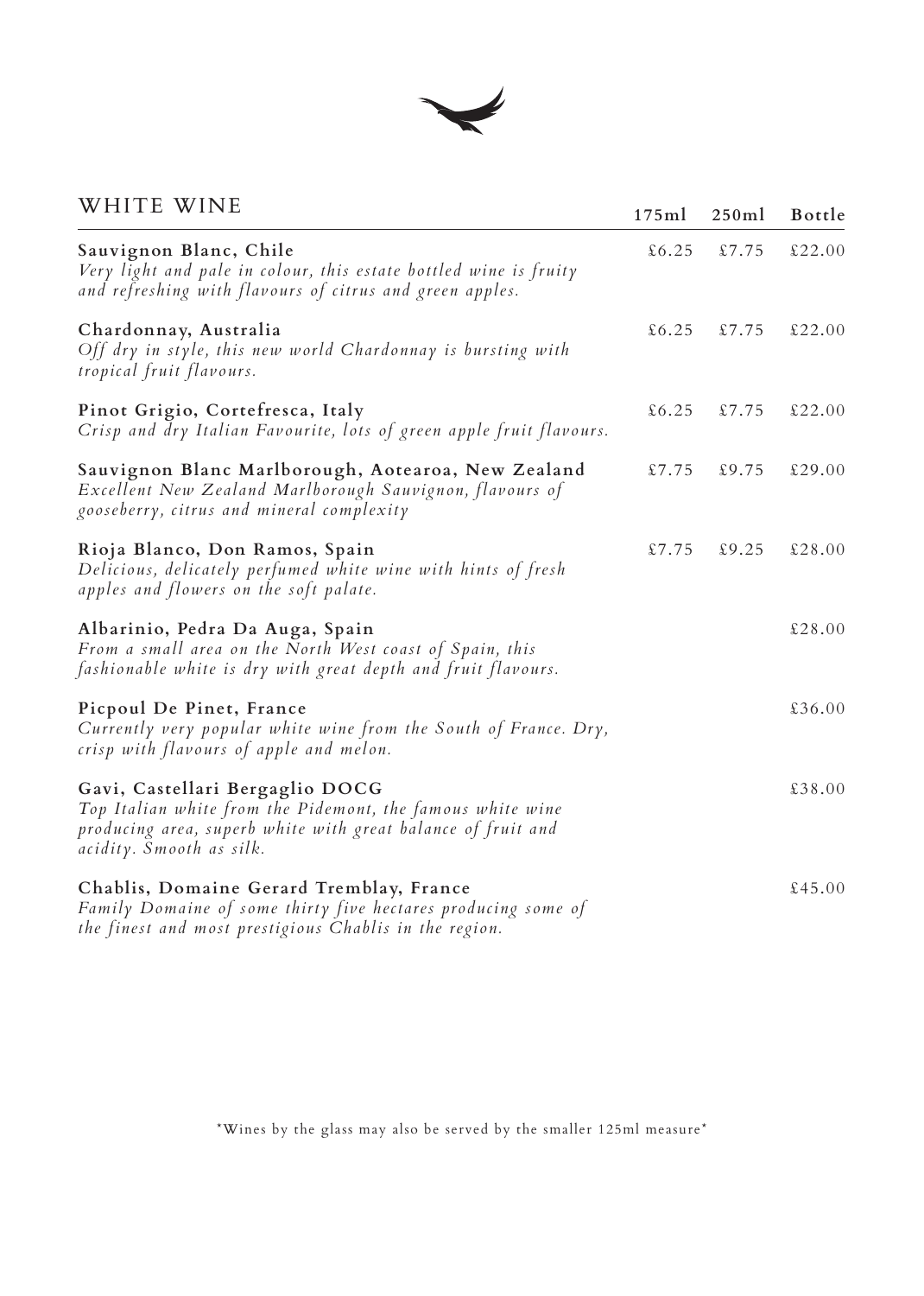

#### RED WINE

| <b>RED WINE</b>                                                                                                                                                                                  | 175ml  | 250ml  | <b>Bottle</b> |
|--------------------------------------------------------------------------------------------------------------------------------------------------------------------------------------------------|--------|--------|---------------|
| Merlot, Chile<br>Smooth, full and beautiful, fully rounded red. Easy drinking in<br>style, this wine is estate bottled.                                                                          | \$6.25 | \$7.70 | \$22.00       |
| Shiraz, Tall Horse, South Africa<br>Wild berry aromas with lots of soft fruit and gentle spice on<br>the palate, well balanced with nice soft tannins.                                           | \$6.25 | \$7.70 | £22.00        |
| Pinot Noir, Germany<br>A well balanced wine which is smooth and rounded on the<br>palate with appealing freshness and juicy red fruits.                                                          | \$6.25 | \$8.25 | \$24.00       |
| Cotes Du Rhone, Mazets St Victor, France<br>Rhone Valley speciality, this historic blend is full of dark red<br>fruit flavours, smooth and easy in style.                                        | \$6.75 | \$8.75 | \$25.00       |
| Malbec Mendoza, Argentina<br>Bright ruby colour, dry and medium bodied with flavours of<br>plums, cherries and sweet spice.                                                                      | \$6.75 | \$8.75 | £26.00        |
| Rioja Crianza, Carrizal, Spain<br>Deep cherry-red with a subtle purple rim and intense aromas of<br>black fruits and vanilla.                                                                    |        |        | £29.00        |
| Fleurie, Henri Fessy, France<br>Highly regarded Beajolais Cru made from the Gamay grape,<br>lighter style with great depth of flavour from a top producer.                                       |        |        | £55.00        |
| Passia Rossa Tuscana, Passia Rossa, Italy<br>Highly fashionable 'Supertuscan' wine. Made in the French<br>style to give classic French taste. Powerful & rich with great<br>balance.             |        |        | £29.00        |
| Gran Reserva, Altos D'Olivia, Spain<br>Fabulous aged Catalunyan red. Deep and rich with Oak<br>flavours. Multi medal winning wine.                                                               |        |        | £28.00        |
| Chateau Cruzeau, Gran St Emillion, France<br>This medium bodies Bordeaux, has a warm cooked fruit<br>character with a well sustained flavour enhanced by vanilla oak,<br>smooth and firm finish. |        |        | £45.00        |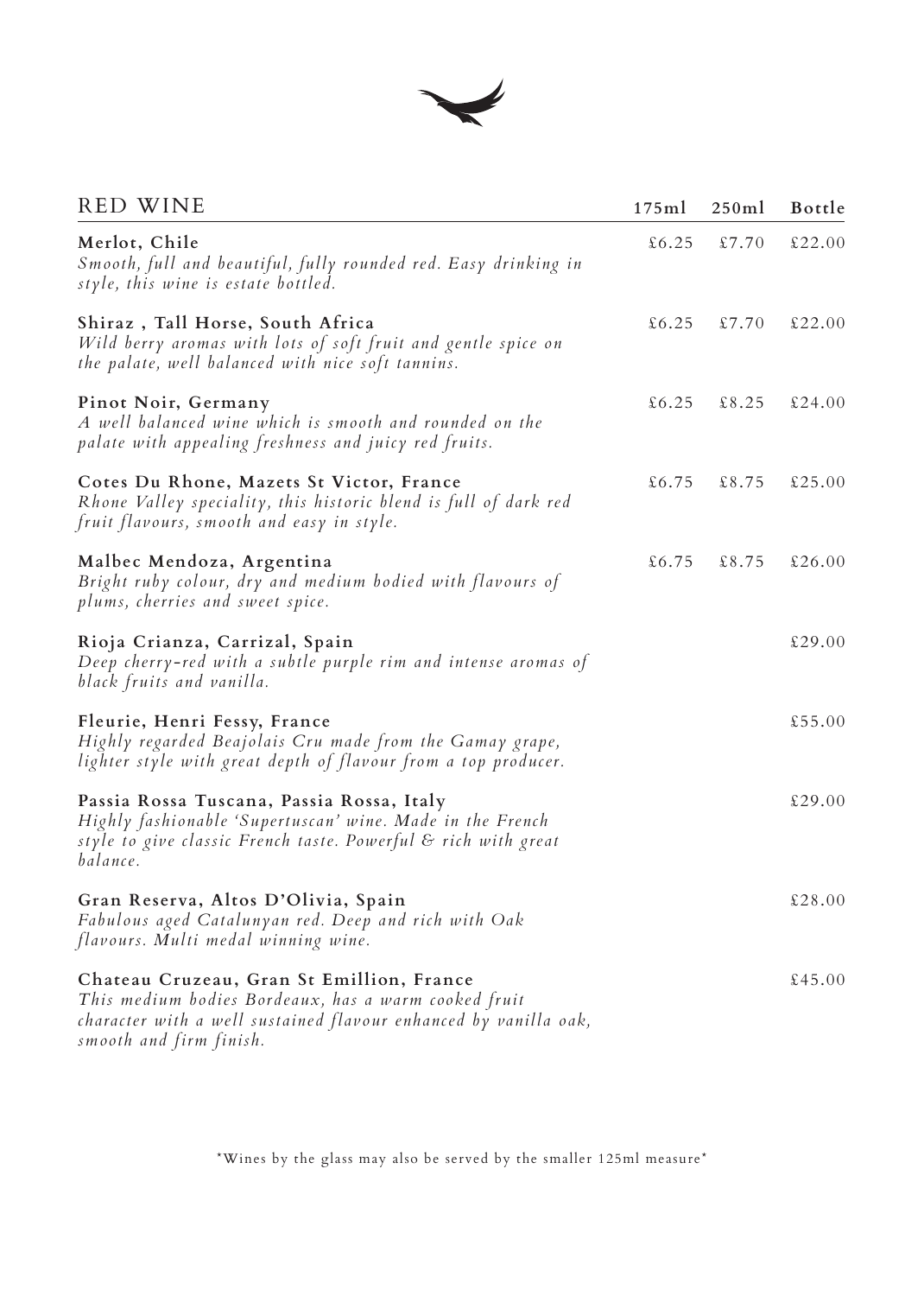

| ROSE WINE                                                                                                                                                      | 175ml  | 250ml  | Bottle  |
|----------------------------------------------------------------------------------------------------------------------------------------------------------------|--------|--------|---------|
| Pinot Grigio Rose, Cortefresca, Italy<br>Delicious off dry – medium Italian Blush.<br>Lovely light style with hints of Strawberries and<br>Raspberries.        | \$6.25 | \$7.75 | £22.00  |
| Zinfandel Rose, Hillmar Springs, USA<br>Dark pink in colour, this Californian speciality<br>is medium in style and packed with summer fruit<br>flavours.       | \$6.25 | £7.75  | \$22.00 |
| Sauvignon Rose, Grisset, Franc<br>A complex bouquet of orange and passion fruit, with<br>a mint inflicted finish.                                              | \$7.00 | \$9.00 | £28.00  |
| CHAMPAGNE & SPARKLING                                                                                                                                          | 125ml  |        | Bottle  |
| Prosecco Doc, The House, Italy<br>Pale light yellow colour with fine perlage.<br>Delicately fruity slightly aromatic bouquet. Well<br>balanced and light body. | \$6.25 |        | £30.00  |
| Champagne, The House, France<br>Superb value Champagne, light and expressive, with<br>white flower aromas and an elegant long finish.                          |        |        | £45.00  |
| Champagne, Tattinger, France<br>Classic Grande Marque, dry with toasty fruit<br>flavours and subtle sparkle.                                                   |        |        | \$75.00 |